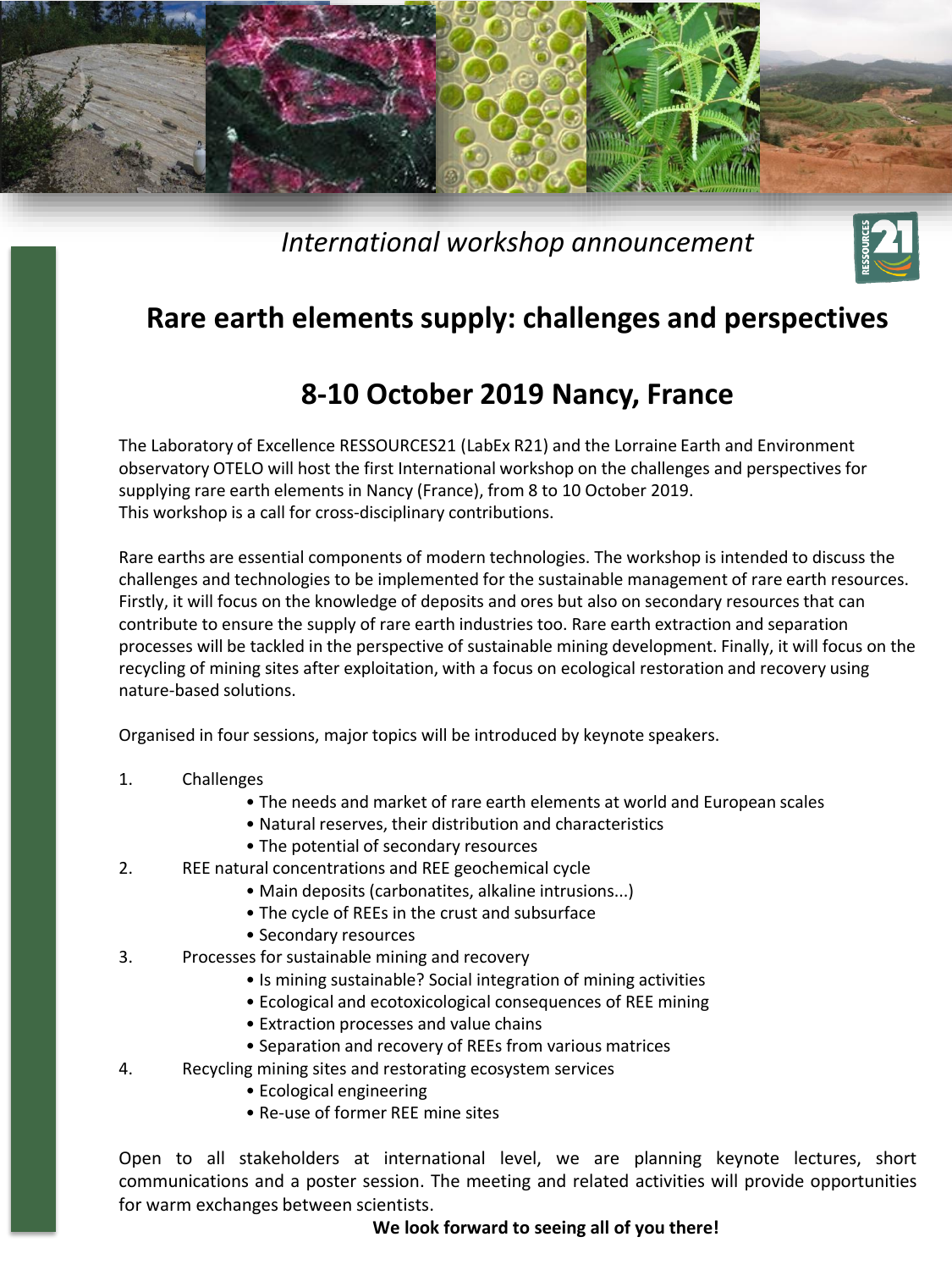

#### **Keynote speakers**

Rémi Marsac, Researcher in Geochemistry, CNRS Université de Rennes 1 (France ) Vincent Donnen, Founding Partner of Compagnie des Métaux Rares S.A. (Switzerland) Susanne Heise, Professor for Environmental Toxicology, Hamburg University (Germany) Dominique Horbez, R&I initiative leader at Solvay (France) Mikaa Mired, Professor of geopolitics at the ILERI School of International Relations (France) Mia Pelletier, Environmental Geochemist, Geomega Resources Inc, Quebec (Canada) Alain Rollat, consultant in Rare Earths Technology at Alain Rollat consulting (France) Yetao Tang, Professor at Sun Yat-sen University (China) Frances Wall, Professor of Applied Mineralogy, University of Exeter (UK) *to be confirmed*

**Registration deadline: 9 September 2019 Abstracts as shown in the template are due for 3 September 2019.**

**Registration to the workshop is free.** LabEx R21 and the Faculty of Science of the Université de Lorraine are covering the organisation of the REE workshop. Lunches are included.

Two beer and cheese evening events will be held on 8 and 9 October during the posters sessions.

#### **To register, please fill in the following:**

| Title                   |
|-------------------------|
| Name                    |
| Surname                 |
| <b>F-mail address</b>   |
| Institution             |
| <b>Department</b>       |
| <b>Address</b>          |
| City                    |
| County / State (if any) |
| Postcode                |
| Country                 |
|                         |

### *Letter of invitation to attend the conference*

A letter of invitation will be issued for the sole purpose of assisting the participants in need of a visa application and/or to get funding for their attending of the conference. If you require a letter of invitation, please let us know long enough in advance when you register for the conference.



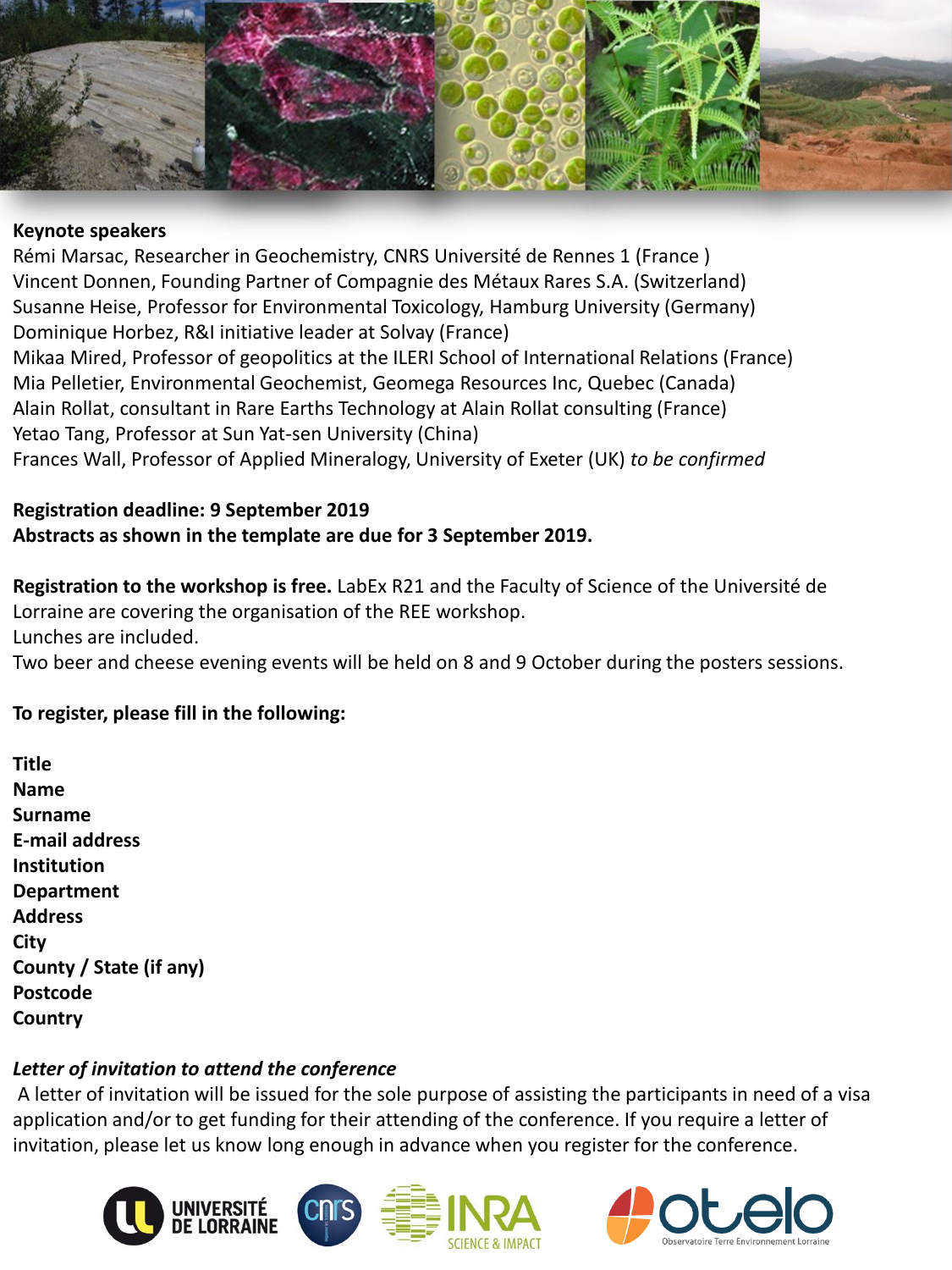

All details for the venue will later be sent to participants.

The REE workshop will take place over three days from 8 to 10 October 2019 at the Université de Lorraine (Faculty of Science, amphitheatre 8) on the Aiguillettes Campus, at Vandoeuvre-lès-Nancy. Vandoeuvre-lès-Nancy is close to Nancy itself and easy to reach from Nancy railway station by tram within 20 min.

Each participant will receive an abstract volume, as well as documents on the scientific activities of the Labex RESSOURCES21 and the Geosciences laboratories (OTELO) of the Université de Lorraine.

## **Abstract template Title First author1\*, second author<sup>2</sup> , third author1,2** (underline the presenting author)

<sup>1</sup>First affiliation, address, city and postcode, country  $-$  (use Arial Narrow 12 font) <sup>2</sup>Second affiliation, address, city and postcode, country \*Corresponding author: e-mail address

Insert abstract text here. Use Arial Narrow 14 font. Paragraphs should be separated by a hard return. The full abstract including title, affiliations and references should fit one page maximum. Do not insert figures or tables.

LabEx R21 and the Lorraine Earth and Environment observatory OTELO will host the first international *workshop on the geochemical cycle of nickel, in Nancy (France), on 8-10 October 2019.*

**References:** (use the following style) Cathelineau, M. et al. (2016) Miner. Dep. (2016) 51: 271 Golightly J.P. (1981) Econ. Geol., 75<sup>th</sup> anniversary volume 710-735

Name your file "lastname\_oral.doc" or "lastname\_poster.doc". Send it to workshopREE-RESSOURCES21contact@univ-lorraine.fr [and specify your preferred mode of presentation \(oral or poster\) in your e-mail.](mailto:workshopREE-RESSOURCES21-contact@univ-lorraine.fr)

• **Organising committee** : Isabelle Abildtrup, Anne-Sylvie André-Mayer, Michel Cathelineau, Alexandre Chagnes, Lev Filippov, Lydéric France, Laure Giamberini, Yann Gunzburger, Elisabeth Meyer, Jean Marc Montel, Jean-Louis Morel, Agnès Samper, Marie-Odile Simonnot (GeoRessources, LIEC, CRPG, LSE laboratories from OSU OTELO, Vandoeuvre-les-Nancy, France)